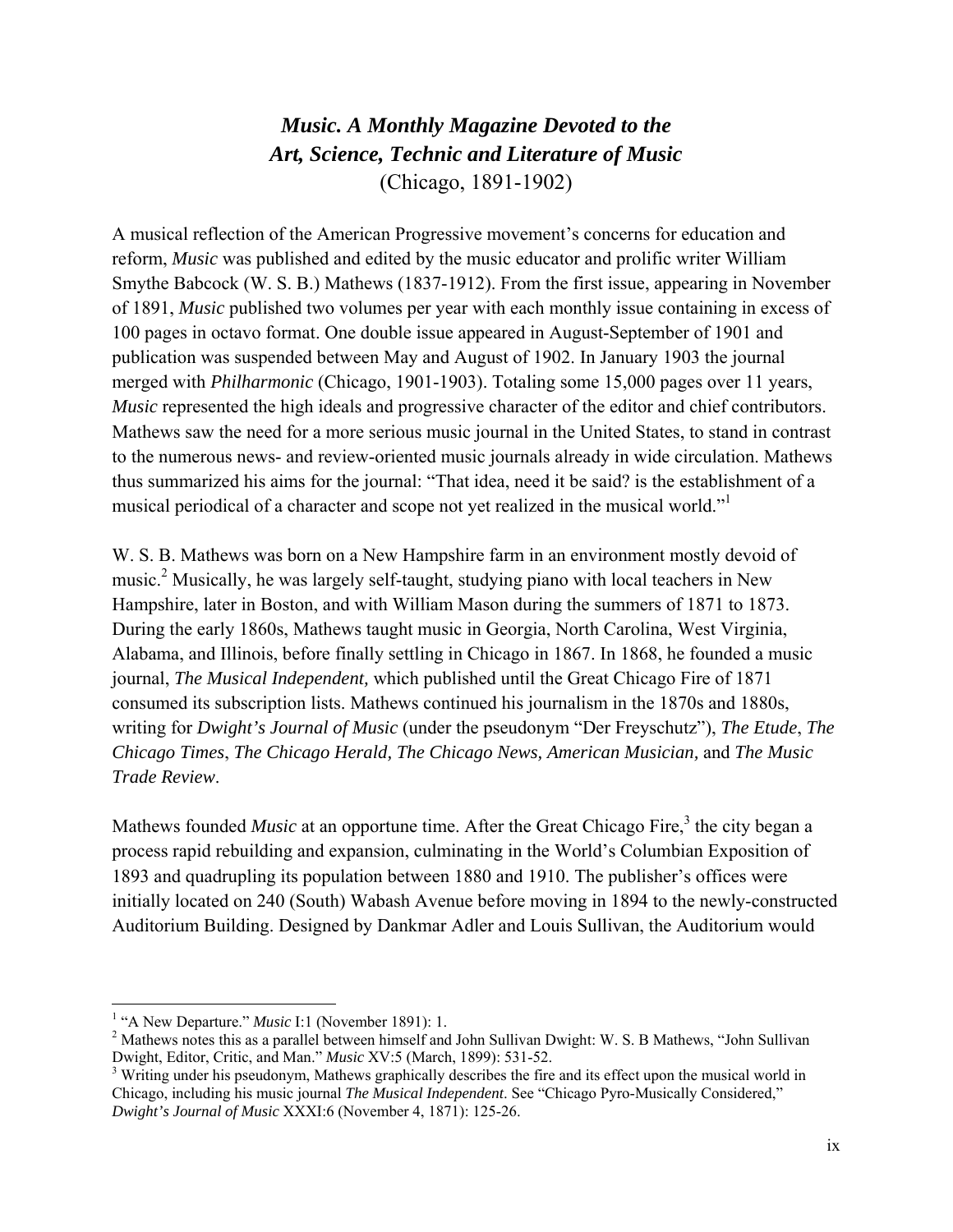soon became the musical center of Chicago,<sup>4</sup> hosting the Chicago Orchestra (established by Theodore Thomas in 1891) in the Auditorium Theater until the construction of Orchestra Hall in 1904. Furthermore, many prominent Chicago-area institutions were founded in this period, including the University of Chicago (1890), Northwestern University's School of Music (1895), the Newberry Library (1887), and a number of conservatories, performing ensembles, and smaller theaters, all of which are discussed in *Music*. 5

Each issue of *Music* is divided into three principal parts. The first part, comprising some 40 to 50 pages, contains articles on a diverse range of musical topics. Mathews' editorial column titled "Editorial Bric-a-Brac," running from 10 to 40 pages in length, appears next, followed by news, articles of a practical or educational nature, and columns devoted to organizations promoted by Mathews. Many articles include significant iconography and musical examples. The journal operated independent of a music publishing house $<sup>6</sup>$  and thus did not contain musical</sup> supplements. Advertising is largely found in the first four volumes only; thereafter nearly all advertising was limited to the inside cover pages.

Mathews intended *Music* to contain a wide variety of content, appealing to both professional musicians and amateurs alike.In a prospectus published in *The Etude*, Mathews outlines his intentions: "Three grades of articles will appear: serious essays upon important aspects and principles of music; magazine articles proper, of a readable character, interesting to the great body of musical readers; [and] articles of direct practical value to teachers and amateurs." Particular strengths of the journal are the coverage of American music and musicians, biography, musical news, and music education topics.

### *American Music and Musicians*

The World's Columbian Exposition of 1893, commonly referred to as The World's Fair, was a prominent topic in the first years of *Music*. The official announcement of the musical activities at the upcoming Exposition was made by Theodore Thomas, the Exposition's Musical Director, in *Music*.<sup>8</sup> Over fifty articles can be found on all aspects of the Exposition, including performance

<sup>&</sup>lt;sup>4</sup> The Auditorium was the center of what would become known as "Music Row," a collection of buildings including the Fine Arts Building, Studebaker Theater, Blackstone Theater, and Orchestra Hall. See Mark Clague, "The Industrial Evolution of the Arts: Chicago's Auditorium Building (1889–) as Cultural Machine." *Opera Quarterly* 22: 3-4 (Summer-Autumn 2006): 477-511.

<sup>5</sup> For more on the Chicago in the 1890s, see *Chicago Comes of Age: Chicago in the 1890s: Essays*, ed. Susan E. Hirsch and Robert I. Goler (Chicago: Chicago Historical Society, 1990).

<sup>&</sup>lt;sup>6</sup> Music was published by the Music Magazine Publishing Company, which also published a number of Mathews' books and methods.

<sup>&</sup>lt;sup>7</sup> "New Publications." *The Etude* IX:12 (December 1891): 227.

 <sup>&</sup>quot;Official announcement. Music at the World's Fair." *Music* II:3 (July 1892): 323-25.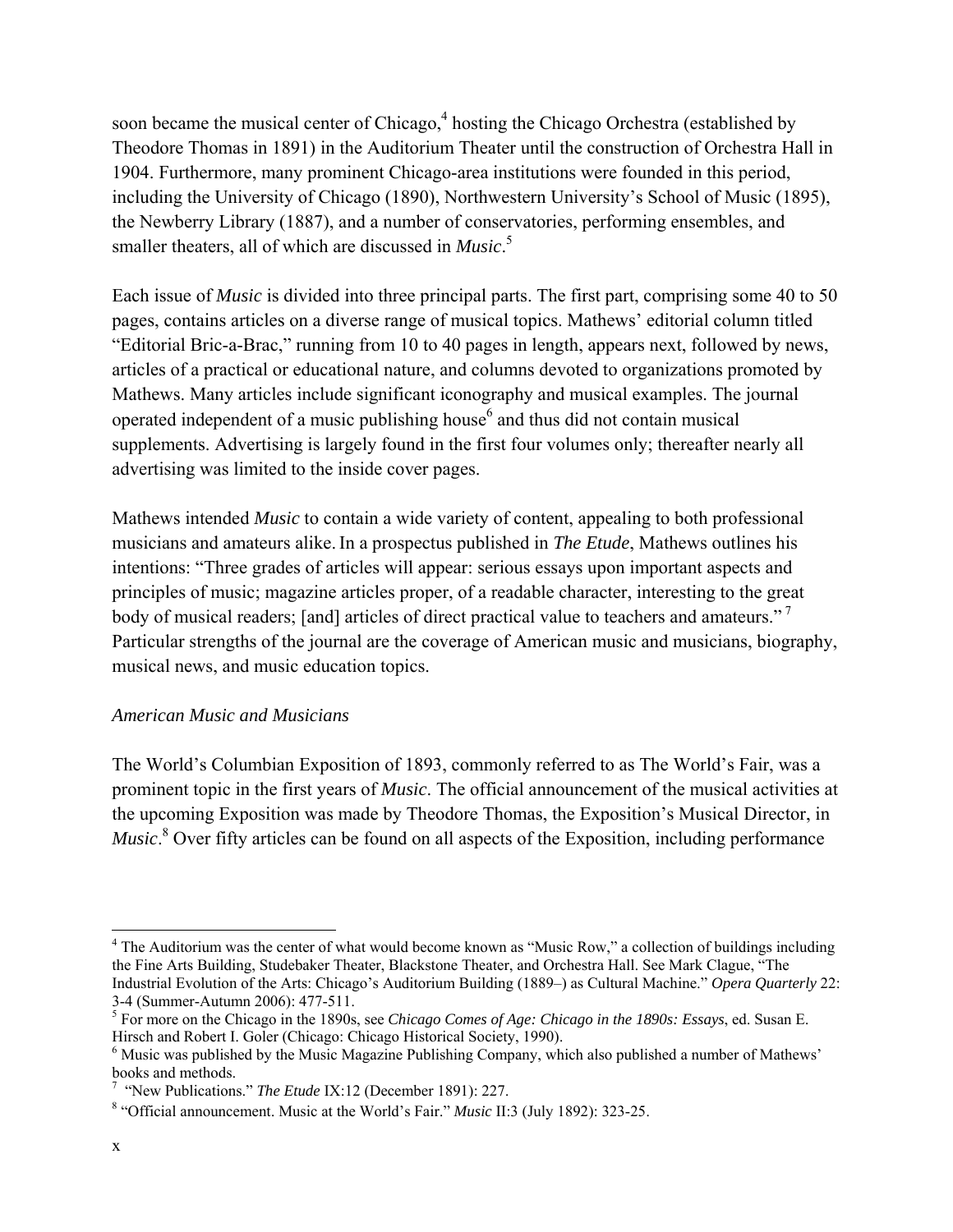reviews, accounts of the musical congresses, news, the trade exhibitions, editorial commentary, distinguished foreign visitors, and discussions of musical progress in America.<sup>9</sup>

More than three hundred biographical sketches of musicians, composers, and educators appear in *Music*, often under the rubric of "Noteworthy Personalities." *Music* also contains more than fifty interviews of national and international figures, including Theodore Thomas, John Philip Sousa, Edward MacDowell, John Knowles Paine, Richard Hoffmann, David Bispham, Siegfried Wagner, Eugène Ysaÿe, Camille Saint-Saëns, and numerous singers, pianists, and pedagogues. Some 700 illustrations, largely photographs, can be found, many accompanying biographical texts. Of particular interest are photographs of local and international musicians, many autographed.

The state of American music and methods to achieve a characteristic, national music is a reoccurring thread. Recent works of American composers are frequently discussed. More than thirty articles and reviews can be found of compositions by Mrs. H. H. A. (Amy) Beach, whom Mathews describes as "standing high, if not at the very head of American composers, man or woman."<sup>10</sup> Although Mathews criticized the pretentiousness of Edward MacDowell's works,  $^{11}$ thirty-five articles appear on MacDowell and his compositions. Works of Dudley Buck, Arthur Foote, George Chadwick, William Mason, and the Pittsburgh-based Adolph M. Foerster, are discussed throughout. Frederick W. Root's criticism of American composers' "slavish" imitation of European models<sup>12</sup> begins a long-running series of articles on methods to achieve "Americanness" in music, with Edward MacDowell calling for comparisons with European composers,<sup>13</sup> Emil Liebling advocating the composition of works appealing to non-American audiences,<sup>14</sup> John S. Van Cleve criticizing the avocation of "hypodermic injections" of Native American and African American music,<sup>15</sup> and Oscar Sonneck calling for composers to "throw off all unnecessary European influences."<sup>16</sup>

Studies of Native American (Indian) music by the musicologist John Comfort Fillmore and the ethnologist and musicologist Alice C. Fletcher are featured in *Music*. In addition to articles on musical-theoretical topics, Fillmore contributes articles on his theory of "universal harmonic melody" which posits that all music, including Native American or "primitive" music, progresses

<sup>&</sup>lt;sup>9</sup> For more on music at the Exposition and W. S. B. Mathews, see Kiri Miller, "Americanism Musically: Nation, Evolution, and Public Education at the Columbian Exposition, 1893." 19th Century Music, 27:2 (Fall 2003): 137-55.<br>
<sup>10</sup> "Editorial bric-a-brac." Music XIX:5 (March 1901): 509.<br>
<sup>11</sup> "Editorial bric-a-brac." Music XIX:4 (Fe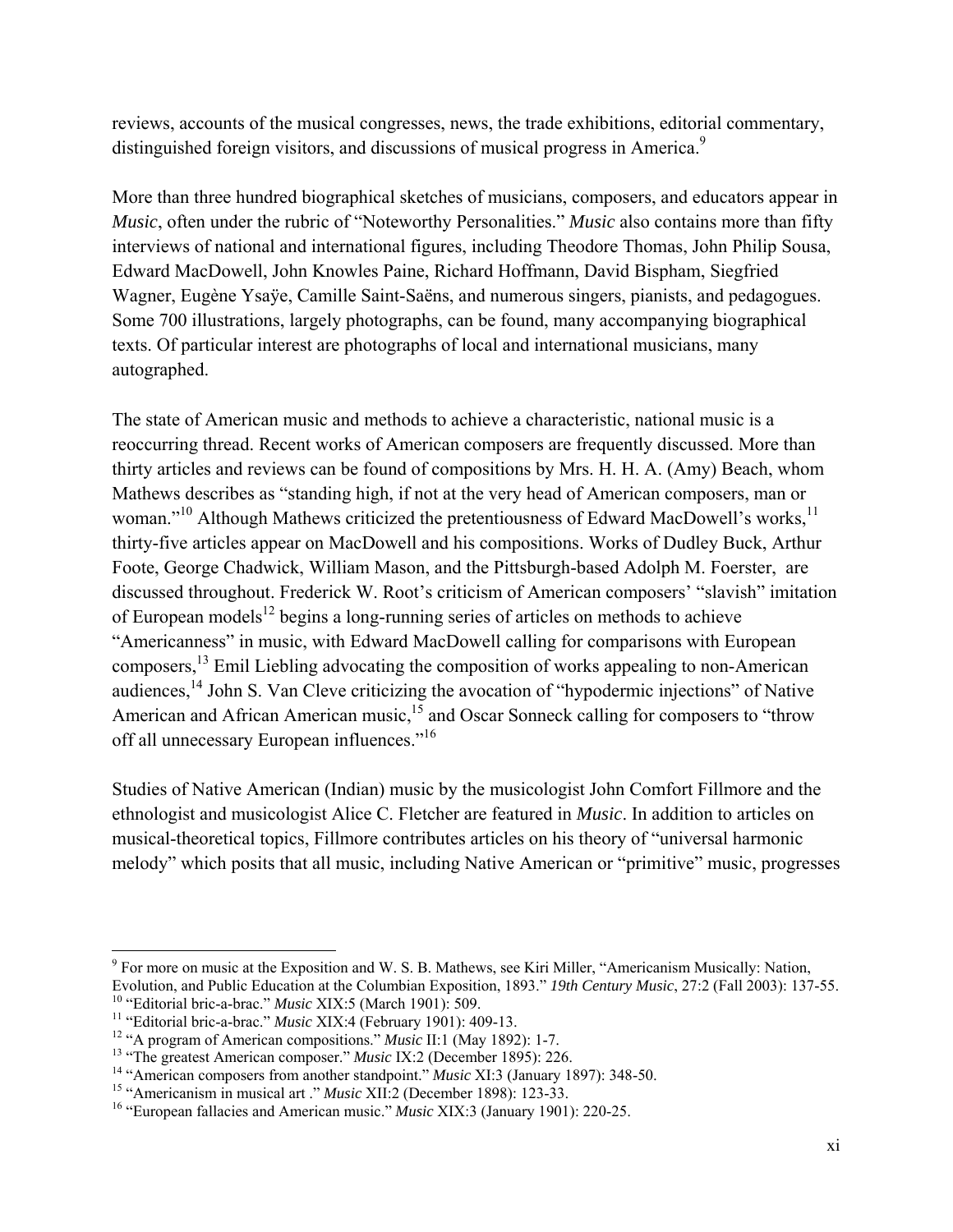toward a system of tonic harmony.<sup>17</sup> Fletcher, whose sources Fillmore utilizes, contributes articles on music of the Omaha Tribes<sup>18</sup> and Native American music in general.<sup>19</sup>

### *Reviews*

Reviews of concerts and publications – 2325 in total – comprise an important aspect of the journal. While most reviews are written by Mathews, pianists Emil Liebling and Eugene E. Simpson contribute occasional concert reviews.

Theodore Thomas' Chicago Orchestra concerts receive significant attention.<sup>20</sup> Mathews writes on Thomas' programming, musicianship, and management of the Orchestra, along with examinations of the Orchestra's financial affairs, attendance, and roster. Thomas' activities as music director of the World's Columbian Exposition are also reported and discussed. Choral conductor William L. Tomlins' oratorio and opera performances with the Apollo Musical Club receive praise from Mathews and others, as does his work with impoverished children from Chicago's public schools. Tomlins and the settlement social worker Jane Addams of Hull House sponsor a competition for labor songs in  $1895<sup>21</sup>$  Recitals by the Spiering String Quartet and its leader, Theodore Spiering, are regularly reviewed. Concerts of the Amateur Musical Club are noted only when a major professional figure performs. Reoccurring reports from St. Louis, Indianapolis, Detroit, Pittsburgh, Milwaukee, Minneapolis, South Carolina, Kansas, Nebraska, Denver, San Francisco, and Los Angeles appear in letters and concert programs. Occasional reports from Salt Lake City, Idaho, South Dakota, Dallas, Alabama, and rural towns of the Midwestern United States appear predominantly via notes and programs from music teachers. Frequent reports from Boston appear, many from W. S. B. Mathews' son and Harvard student, John Lathrop Mathews. Activities in New York are infrequently discussed.

As a pianist and piano teacher, Mathews takes particular interest in piano recitals. William Mason, Mathews' teacher and friend, receives significant attention throughout, predominantly for his methods (especially the *Touch and Technic* series) which Mathews promotes. Virtuoso pianist, Chicago resident, and friend Leopold Godowsky (1870-1938) garners great praise for both his performances and compositions, especially Godowsky's *Studies on Chopin Etudes*. Mathews also reviews and promotes the work of other pianists including Emil Liebling, William

 17 "Illustrations of harmonic melody in folk-music." *Music* V:3 (January 1894): 281-87. "The forms spontaneously assumed by folk-songs." *Music* XII:3 (July 1897): 289-94. "The harmonic structure of Indian music." *Music* XVI:5 (September 1899): 453-72.

<sup>18 &</sup>quot;Music in certain North American Indian Tribes." *Music* IV:5 (September 1893): 457-67. "The Wa-Wa*n*, or Pipe Dance of the Omahas." Ibid: 468-77.<br><sup>19</sup> "Indian music." *Music* VI:2 (June 1894): 188-99.

<sup>&</sup>lt;sup>20</sup> Although now known as the Chicago Symphony Orchestra, during the journal's run the ensemble was known simply as the Chicago Orchestra or as the Thomas Orchestra. A different ensemble, conducted by Adolph Rosenbecker, utilized the name Chicago Symphony Orchestra. The Chicago Orchestra assumed its current title in 1913. See Mathews, "Editorial Bric-a-Brac," *Music* XXII:5 (April 1902): 423-33. 21 "Wanted: Songs of the Better Life." *Music* VIII:2 (June, 1895): 219-21.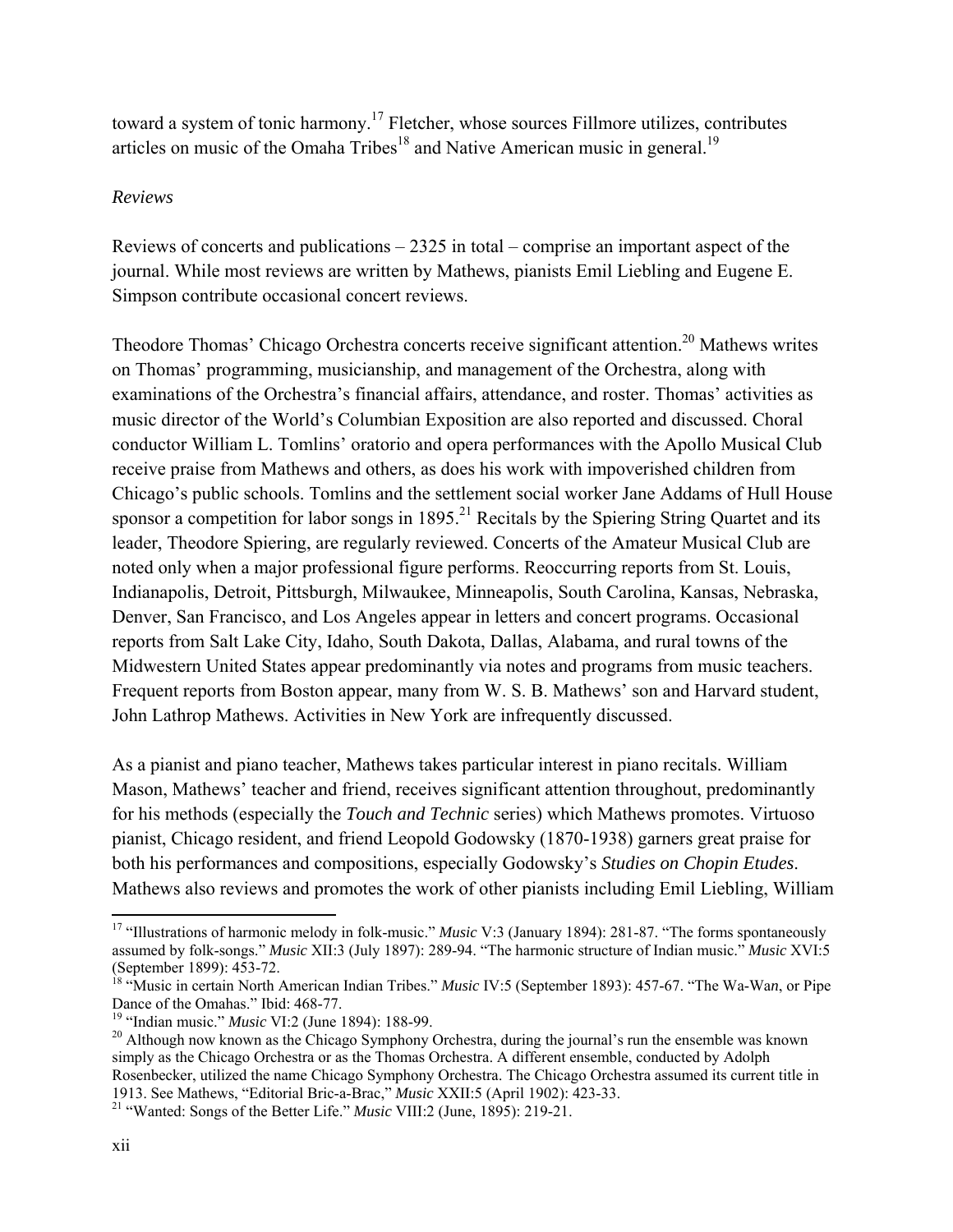H. Sherwood, Fanny Bloomfield-Zeisler, Emma Eames-Story, and Edward Baxter Perry. Touring pianists reviewed include Ignace Paderewski, Teresa Carreño, Ossip Gabrilovitsch, Harold Bauer, Josef Hofmann, Raoul Pugno, Alexander Siloti, Emil Sauer, Mark Hambourg, Arthur Friedheim, Mortiz Rosenthal, Vladimir de Pachmann, and Augusta Cottlow.

Most operatic performances were given by touring companies and subject to frequent criticism in the journal of the "star system" in which prominent international singers performed, often at high ticket prices. Italian opera and German operas were performed by Maurice Grau's companies, the Abbey and Grau Company and the Savage and Grau Company, throughout the journal's run. Walter Damrosch's Opera Company gave performances of German opera, predominantly Wagner, in 1896-98. The Castle Square Opera Company, originally based in Boston's Castle Square Theater, gave performances of English-language light opera in 1899 and formed a second company later that year to perform translations of foreign repertory. The Apollo Musical Club performed occasional operas, notably Saint-Saëns' *Samson and Delilah.*

Concluding every issue are reviews of books and printed music. While nearly all reviews are unsigned, most are likely written by Mathews. Focus is given to educational methods, textbooks, pedagogical compositions, theoretical texts, and songs.

#### *International Topics*

Correspondence and extracts from the foreign press offer a regular account of foreign musical news. From Leipzig, monthly reports of Gewandhaus concerts, musical news, and activities of American students are provided by pianist Eugene E. Simpson, Louis Campbell-Tipton, and A. J. Vernon-Spencer. Horace Ellis provides news from London; occasional student accounts of studies in Berlin and Paris appears in serialized letters. Many long-form articles and other European news were copied from the *Signale für die Musikalische Welt*, *Le Guide musical*, and *Rivista musicale italiana*, including Giovanni Tebaldini's survey of Gounod's sacred music,<sup>22</sup> Jean Marnold's articles on the tone poems of Richard Strauss,<sup>23</sup> Gustav Nottebohm's analysis of Beethoven's 1803 sketchbook,  $24$  Charles Gounod's memoirs,  $25$  Richard Wallaschek on music and ethnology, $^{26}$  selections from Hans von Bülow's correspondence, $^{27}$  Ivan Martinoff's remembrances of Anton Rubinstein,<sup>28</sup> Alfred Wotquenne's biographical sketch of Baldassare

<sup>&</sup>lt;sup>22</sup> "Gounod as an author of sacred music." Music VI:2 (June 1894): 224-32, et seq.

<sup>&</sup>lt;sup>23</sup> "Richard Strauss." *Music XXII:5* (April 1902): 371-82, et seq.<br><sup>24</sup> "Beethoven's note-book of 1803." *Music VII:4* (February 1895): 371-82, et seq.<br><sup>25</sup> "Memoirs of an artist." *Music VIII:6* (October 1895): 533-50.

*Music* IX:1 (November 1895): 64-70.<br><sup>26</sup> "Musical results of the study of ethnology." *Music* IX:2 (December 1895): 168-75. "The task of musical science."<br>*Music* XI:4 (February 1897): 362-69.

<sup>&</sup>lt;sup>27</sup> "The boy Hans von Buelow as seen in his letters." *Music* XI:6 (April 1897): 633-41, et seq.<br><sup>28</sup> "Incidents from the life of Rubinstein." *Music* XIII:1 (November 1897): 34-49.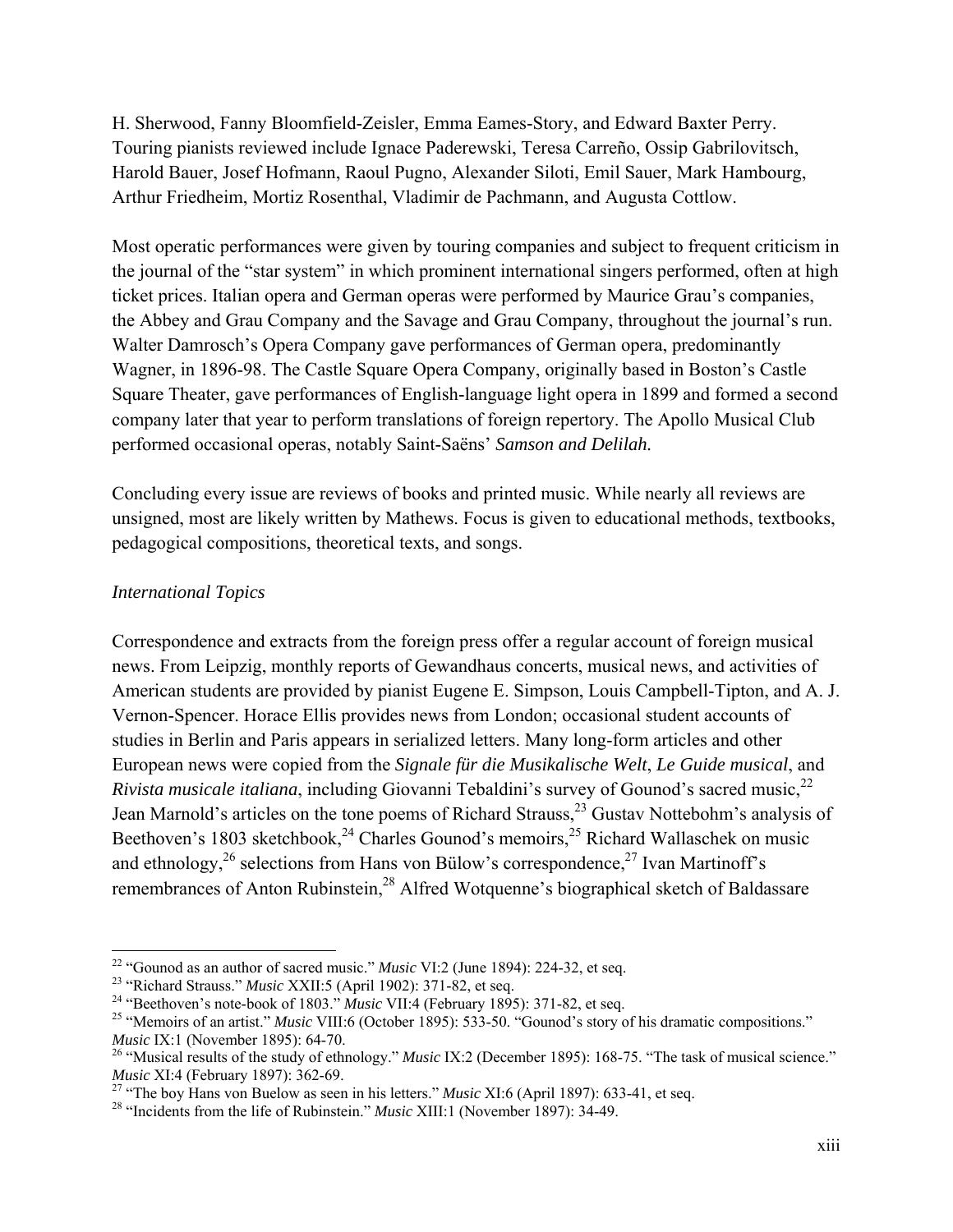Galuppi,<sup>29</sup> Cesar Cui on the decline of music,  $30$  and sixteen articles by Saint-Saëns on a variety of topics. Josef Jiři Král translates a number of articles from Polish, Russian, and Czech sources on Bohemian and other central-European topics including a rare English-language survey of Croatian composers.<sup>31</sup>

## *Music Education*

While the principal topic of *Music* is the development of music, predominantly in the United States, for Mathews, as a long-time educator, music education and appreciation were the foundation on which American musical development should be based, with broad moral, intellectual, and emotional benefits for children. Although a private piano teacher, Mathews does not focus solely upon instrumental and vocal instruction, rather he published copious writings on music in the public schools and the need for universal music education. Concerning the growth of music education in the public schools, Mathews summarizes his beliefs thusly:

The most important question relating to [the] musical future of this country, and the one having in it the potency of whatever beneficent influences the art of music may be able to exercise upon our race, is that of the true method and object of school music.<sup>32</sup>

Hundreds of articles can be found in *Music* on educational topics with Mathews personally contributing a large number. In order to improve the quality of musical education and to standardize teacher qualifications, Mathews advocates for improved teacher training methods. To this end, he promotes the Society for Music Extension, a national music teacher certification program.33 He also discusses the activities of the Music Teachers' National Association (MTNA) and the short-lived American College of Musicians. The various method schools, including the New School of Methods (promoted by C. C. Birchard), the Normal School, and summer courses are reported upon. The growth of music teaching in public schools is discussed with contributions from educators and music supervisors. Beginning in June of 1897, the topic is given a monthly column, with the educator Emma Thomas answering practical questions from teachers. Mathews also promotes W. M. Derthick's Musical-Literary Clubs which seek to develop musical knowledge among a wider public through readings of musical history and, when possible, performance. For these clubs, Mathews contributes surveys of musical history and repertory, often drawn from his published monographs.

As a friend and former pupil of the pianist William Mason, Mathews frequently writes on Mason's *Touch and Technic* method and answers questions from piano teachers on the "touch"

 <sup>29</sup> "Baldassarre Galuppi (1706-1785)." *Music* XVI:6 (October 1899): 540-48.<br><sup>30</sup> "Cesar Cui on the decay of music." *Music* XVII:2 (December 1899): 150-54.<br><sup>31</sup> "Three Croatian Composers." *Music* X:5 (September 1896):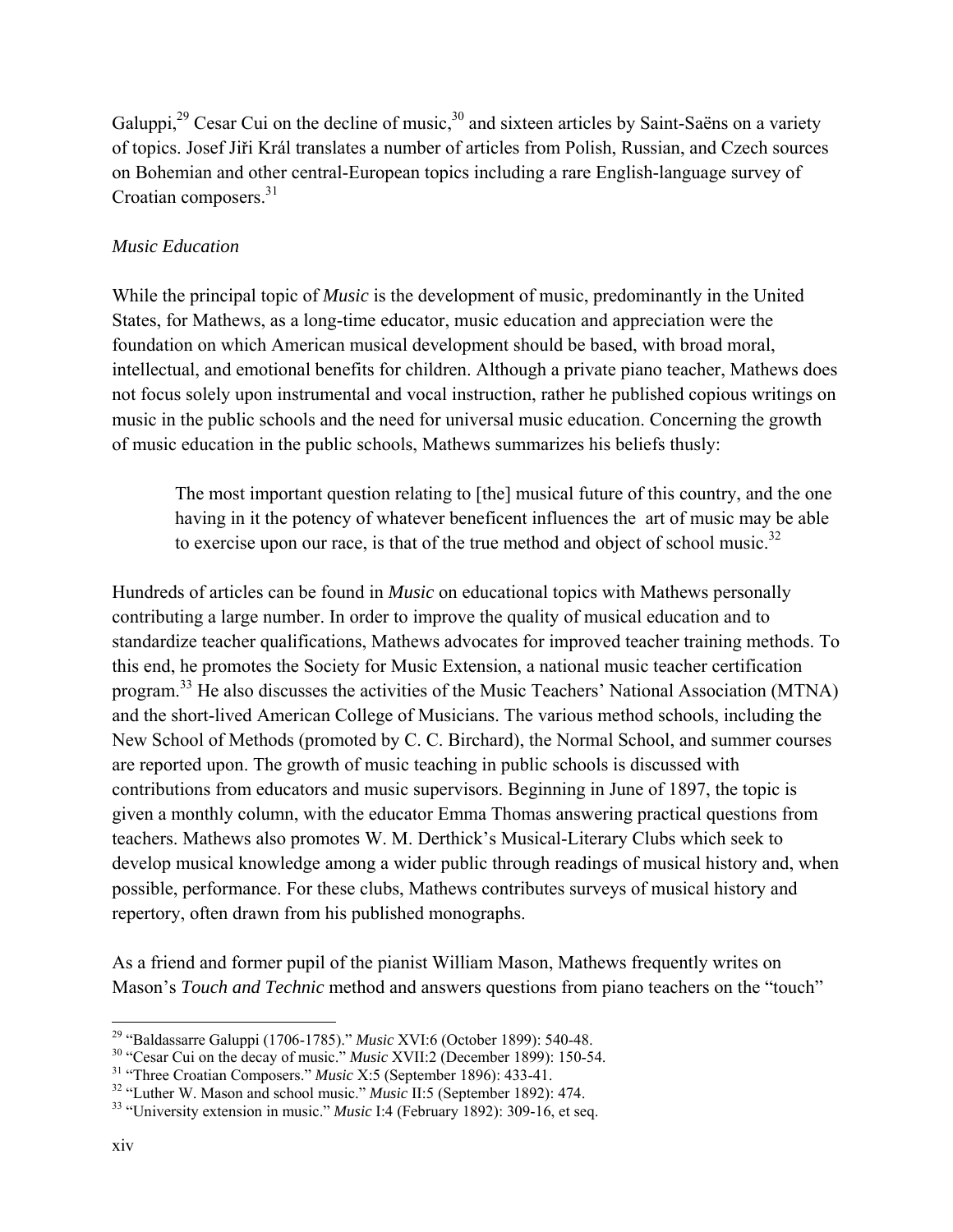method. Mason pens twenty-two letters directly on the method and other aspects of piano performance. Mathews contributes a serialized history of nineteenth-century music,<sup>34</sup> a survey of music journalism,<sup>35</sup> portraits of the pianists Fannie Bloomfield-Zeisler<sup>36</sup> and Teresa Carreño<sup>37</sup>, numerous articles on aspects of piano technique and repertory, and multiple surveys of musical history written for musical-literary clubs.<sup>38</sup> The vocalist and teacher Karleton Hackett contributes 31 articles on aspects of vocal performance and pedagogy.

Musical activities at major educational institutions are regularly noted and discussed. Concerts at the Chicago College of Music, American Conservatory, and Chicago Conservatory are regularly reviewed. The growth of the Northwestern University School of Music is noted by Mathews and the contributed writings of its director, Peter Christian Lutkin. Regular reports from other colleges and universities appear, especially from A. A. Stanley at the University of Michigan, Fenlon B. Rice and Edward Dickinson at Oberlin Conservatory, Henry Krehbiel at Columbia University, Horatio Parker at Yale University, John Knowles Paine at Harvard University, and George C. Gow at Vassar College.

The growth of American students studying in Europe is regularly described and debated. Correspondence from American pianists and vocalists studying in Leipzig and Berlin appears, documenting the students activities, studies, and interactions with prominent teachers. Former European students, including Mary Wood Chase, Karleton Hackett, and Edward Dickinson offer advice to those considering study abroad.

Most contributions are signed. Mathews accounts for nearly four hundred signed records alone, not counting unsigned material, a large portion of which was likely written by him. Furthermore, he also employs at least two pseudonyms, Uncle Rufus and Egbert Swayne.<sup>39</sup> Other frequent contributors include the pianists Eugene E. Simpson, Mrs. Crosby Adams, Mary Wood Chase, John S. Van Cleve, Edward Baxter Perry, and Amy Fay; organists Clarence Eddy and T. Carl Whitmer; vocalists Karleton Hackett, Louis Gaston Gottschalk, John Dennis Mehan; composer and organist Peter C. Lutkin; musicologists John Comfort Fillmore and Oscar Sonneck; organist and educator Frederick W. Root; educator Emma Thomas; ethnologist Alice C. Fletcher; and educator and director of the Oberlin Conservatory Edward Dickinson. From volume 15 onwards, harpist and pianist Blanche Dingley, who would become Mathews' second wife in 1902, is listed as the business manager for the journal.

<sup>&</sup>lt;sup>34</sup> "Music in the 19th century." *Music* XVII:3 (January 1900): 233-45, et seq.

<sup>&</sup>lt;sup>35</sup> "Music journalism and journalists." *Music* II:3 (July 1892): 231-42, et seq.<br><sup>36</sup> "A great pianist at home." *Music* IX:1 (November 1895): 1-10.<br><sup>37</sup> "Personal glimpses of Teresa Carreño." *Music* XI:2 (December 189 tendency to discuss a musical subject from the standpoint of appreciation rather than fact became a trademark of his educational writings." Robert W. Groves, *The Life and Works of W. S. B. Mathews (1837-1912)*. Ph.D. dissertation, University of Iowa, 1981: 146.

<sup>39</sup> Ibid, 150ff.